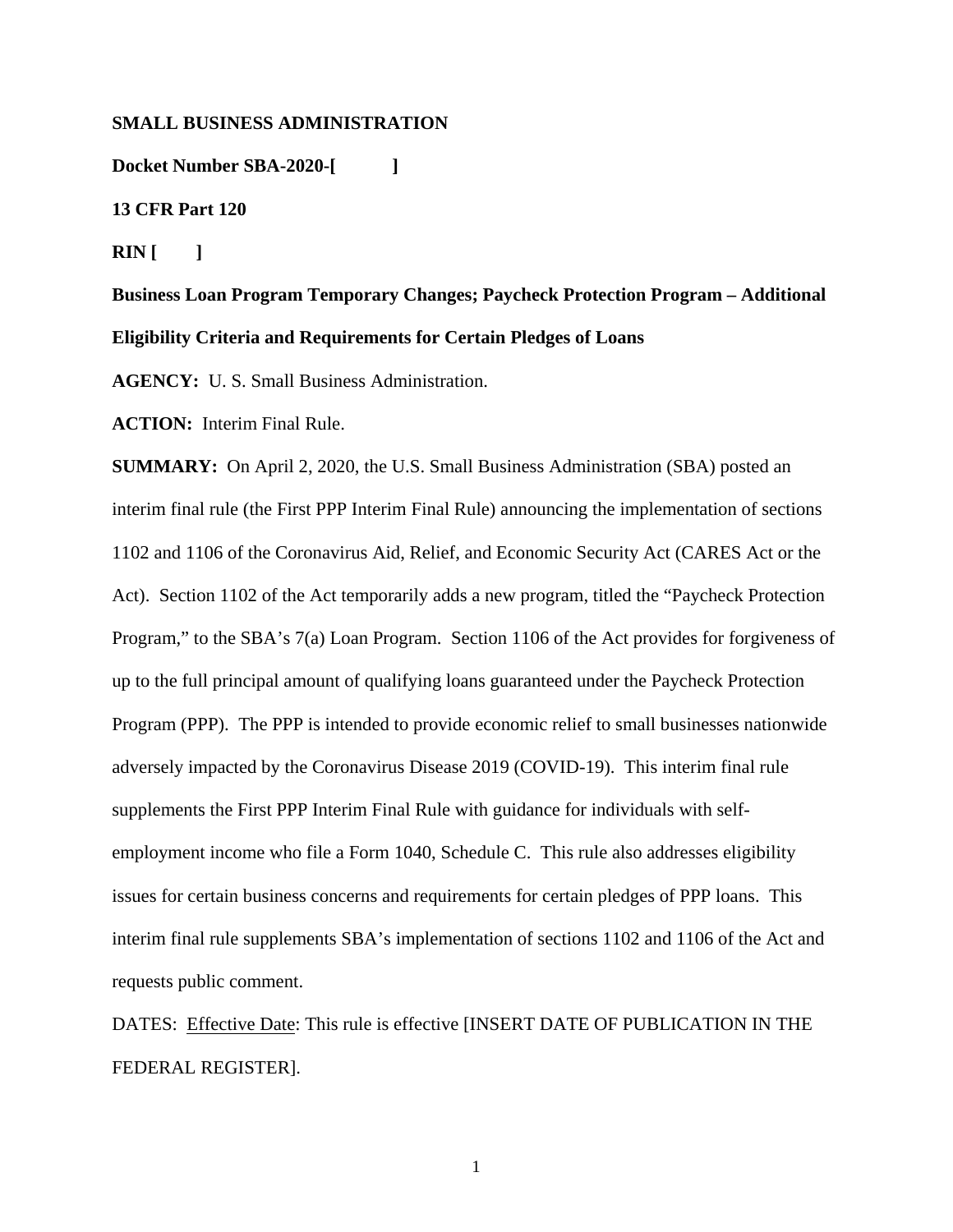Applicability Date: This interim final rule applies to applications submitted under the Paycheck Protection Program through June 30, 2020, or until funds made available for this purpose are exhausted.

Comment Date: Comments must be received on or before [INSERT DATE 30 DAYS AFTER DATE OF PUBLICATION IN THE FEDERAL REGISTER].

# ADDRESSES:

You may submit comments, identified by number SBA-2020-[ ] through the Federal eRulemaking Portal: http://www.regulations.gov. Follow the instructions for submitting comments. SBA will post all comments on www.regulations.gov. If you wish to submit confidential business information (CBI) as defined in the User Notice at www.regulations.gov, please send an email to ppp-ifr@sba.gov. Highlight the information that you consider to be CBI and explain why you believe SBA should hold this information as confidential. SBA will review the information and make the final determination whether it will publish the information. FOR FURTHER INFORMATION CONTACT: A Call Center Representative at 833-572-0502, or the local SBA Field Office; the list of offices can be found at https://www.sba.gov/tools/localassistance/districtoffices.

#### SUPPLEMENTARY INFORMATION:

# I. Background Information

On March 13, 2020, President Trump declared the ongoing Coronavirus Disease 2019 (COVID-19) pandemic of sufficient severity and magnitude to warrant an emergency declaration for all States, territories, and the District of Columbia. With the COVID-19 emergency, many small businesses nationwide are experiencing economic hardship as a direct result of the Federal, State, tribal, and local public health measures that are being taken to minimize the public's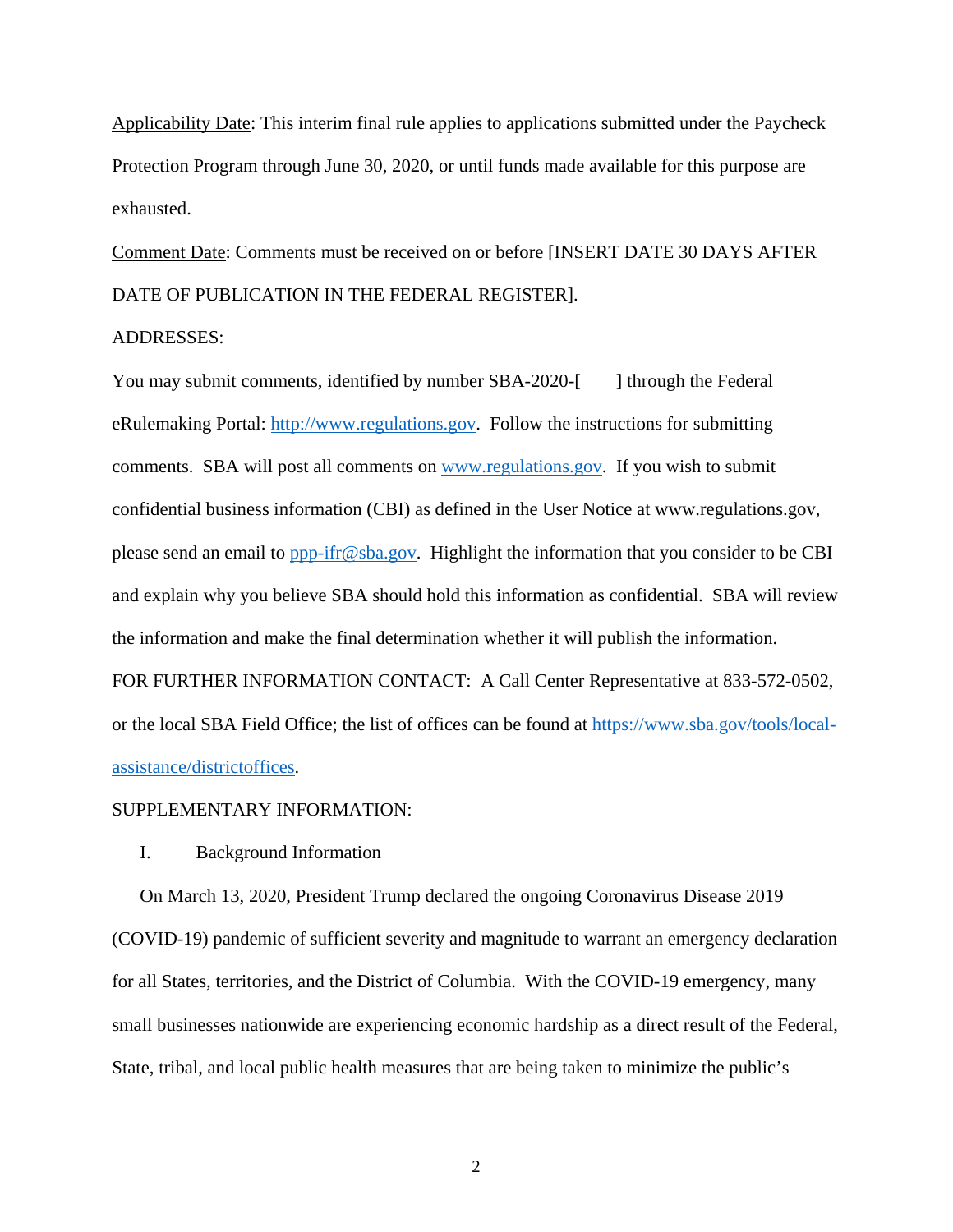exposure to the virus. These measures, some of which are government-mandated, are being implemented nationwide and include the closures of restaurants, bars, and gyms. In addition, based on the advice of public health officials, other measures, such as keeping a safe distance from others or even stay-at-home orders, are being implemented, resulting in a dramatic decrease in economic activity as the public avoids malls, retail stores, and other businesses.

On March 27, 2020, the President signed the Coronavirus Aid, Relief, and Economic Security Act (the CARES Act or the Act) (P.L. 116-136) to provide emergency assistance and health care response for individuals, families, and businesses affected by the coronavirus pandemic. The Small Business Administration (SBA) received funding and authority through the Act to modify existing loan programs and establish a new loan program to assist small businesses nationwide adversely impacted by the COVID-19 emergency. Section 1102 of the Act temporarily permits SBA to guarantee 100 percent of 7(a) loans under a new program titled the "Paycheck Protection Program." Section 1106 of the Act provides for forgiveness of up to the full principal amount of qualifying loans guaranteed under the Paycheck Protection Program.

# II. Comments and Immediate Effective Date

The intent of the Act is that SBA provide relief to America's small businesses expeditiously. This intent, along with the dramatic decrease in economic activity nationwide, provides good cause for SBA to dispense with the 30-day delayed effective date provided in the Administrative Procedure Act. Specifically, small businesses need to be informed on whether they are eligible to apply for a loan, how to apply for a loan, and the terms of the loan under section 1102 of the Act as soon as possible because the last day to apply for and receive a loan is June 30, 2020. The immediate effective date of this interim final rule will benefit small businesses so that they can immediately determine their eligibility and apply for the loan with a full understanding of loan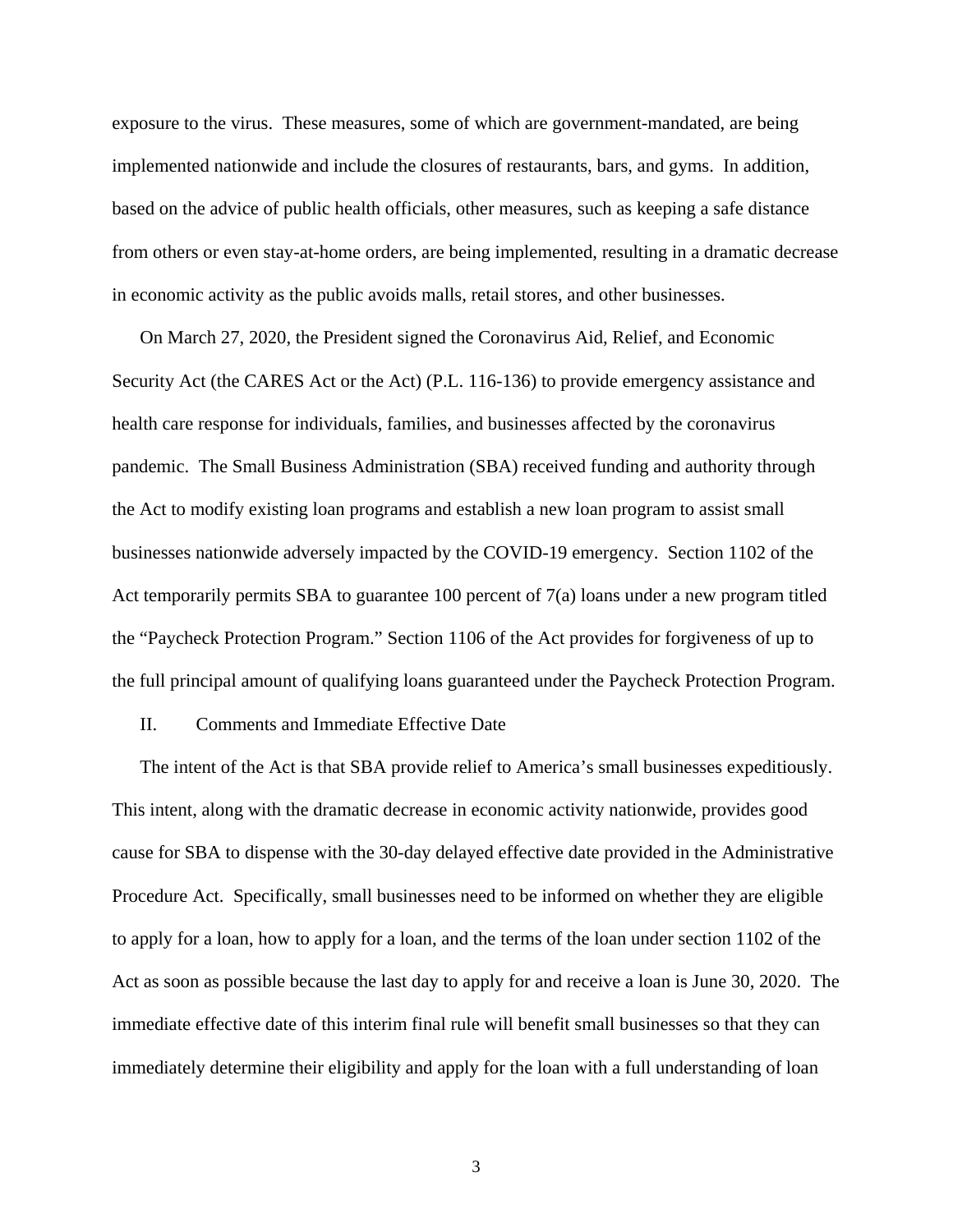terms and conditions. This interim final rule is effective without advance notice and public comment because section 1114 of the Act authorizes SBA to issue regulations to implement Title I of the Act without regard to notice requirements. This rule is being issued to allow for immediate implementation of this program. Although this interim final rule is effective immediately, comments are solicited from interested members of the public on all aspects of the interim final rule, including section III below. These comments must be submitted on or before [INSERT DATE 30 DAYS AFTER DATE OF PUBLICATION IN THE FEDERAL REGISTER]. SBA will consider these comments and the need for making any revisions as a

result of these comments.

# III. Additional Paycheck Protection Program Eligibility Criteria and Requirements for Certain Pledges of Loans

# *Overview*

The CARES Act was enacted to provide immediate assistance to individuals, families, and organizations affected by the COVID-19 emergency. Among the provisions contained in the CARES Act are provisions authorizing SBA to temporarily guarantee loans under the Paycheck Protection Program (PPP). Loans under the PPP will be 100 percent guaranteed by SBA, and the full principal amount of the loans and any accrued interest may qualify for loan forgiveness. Additional information about the PPP is available in the First PPP Interim Final Rule and a second interim final rule posted April 3, 2020.

# *1. Individuals with Self-Employment Income who File a Form 1040, Schedule C*

*a. I have income from self-employment and file a Form 1040, Schedule C. Am I eligible for a PPP Loan?* 

You are eligible for a PPP loan if: (i) you were in operation on February 15, 2020; (ii) you are an individual with self-employment income (such as an independent contractor or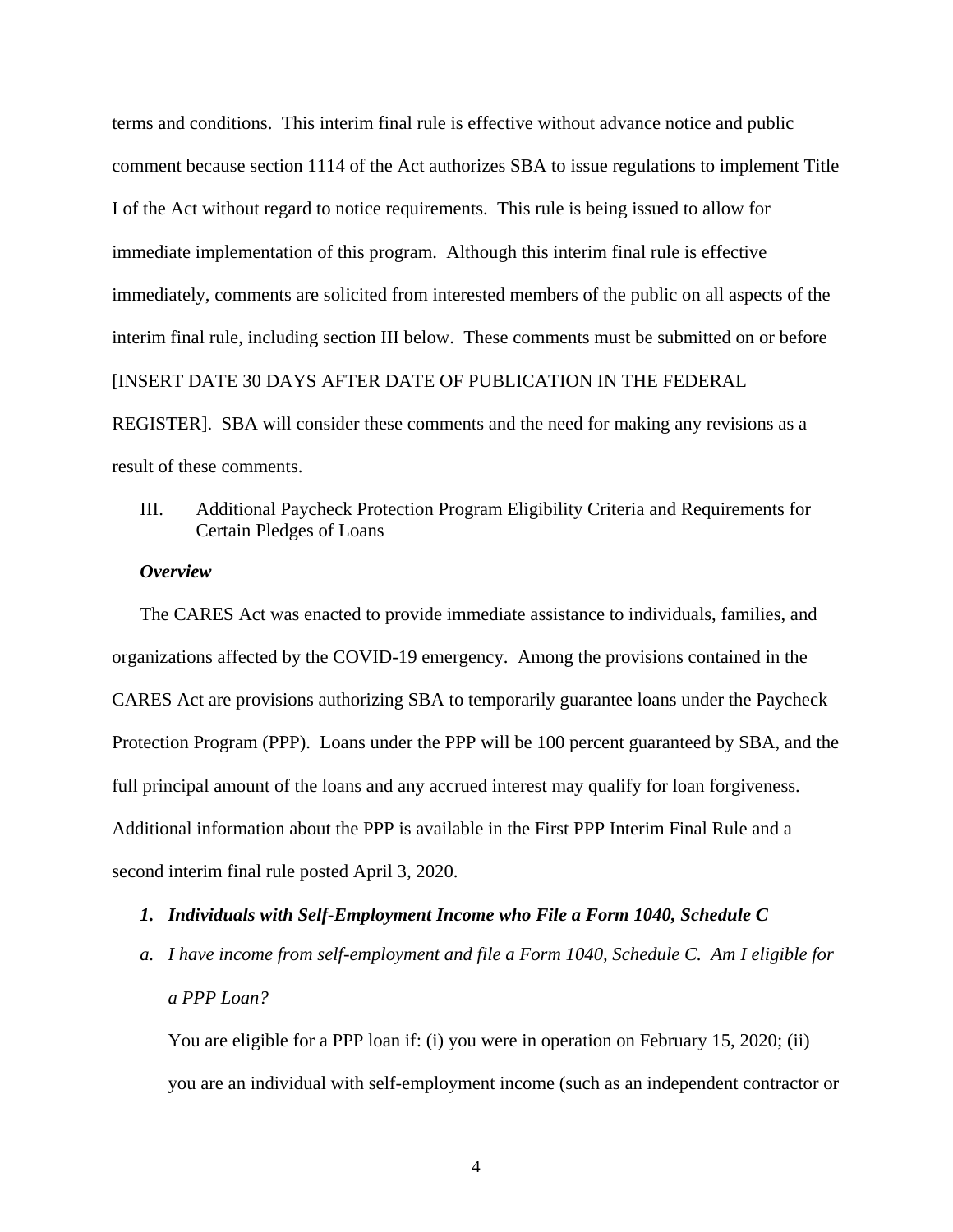a sole proprietor); (iii) your principal place of residence is in the United States; and (iv) you filed or will file a Form 1040 Schedule C for 2019. However, if you are a partner in a partnership, you may not submit a separate PPP loan application for yourself as a selfemployed individual. Instead, the self-employment income of general active partners may be reported as a payroll cost, up to \$100,000 annualized, on a PPP loan application filed by or on behalf of the partnership. Partnerships are eligible for PPP loans under the Act, and the Administrator has determined, in consultation with the Secretary of the Treasury (Secretary), that limiting a partnership and its partners (and an LLC filing taxes as a partnership) to one PPP loan is necessary to help ensure that as many eligible borrowers as possible obtain PPP loans before the statutory deadline of June 30, 2020. This limitation will allow lenders to more quickly process applications and lower the burdens of applying for partnerships/partners. The Administrator has further determined that permitting partners to apply as self-employed individuals would create unnecessary confusion regarding which entity, the partner or the partnership, applies for partner and LLC member income, and would generate loan proceeds use coordination and allocation issues. Rent, mortgage interest, utilities, and other debt service are generally incurred at the partnership level, not partner level, so it is most natural to provide the funds for these expenses to the partnership, not individual partners. In addition, you should be aware that participation in the PPP may affect your eligibility for stateadministered unemployment compensation or unemployment assistance programs, including the programs authorized by Title II, Subtitle A of the CARES Act, or CARES Act Employee Retention Credits. SBA will issue additional guidance for those individuals with self-employment income who: (i) were not in operation in 2019 but who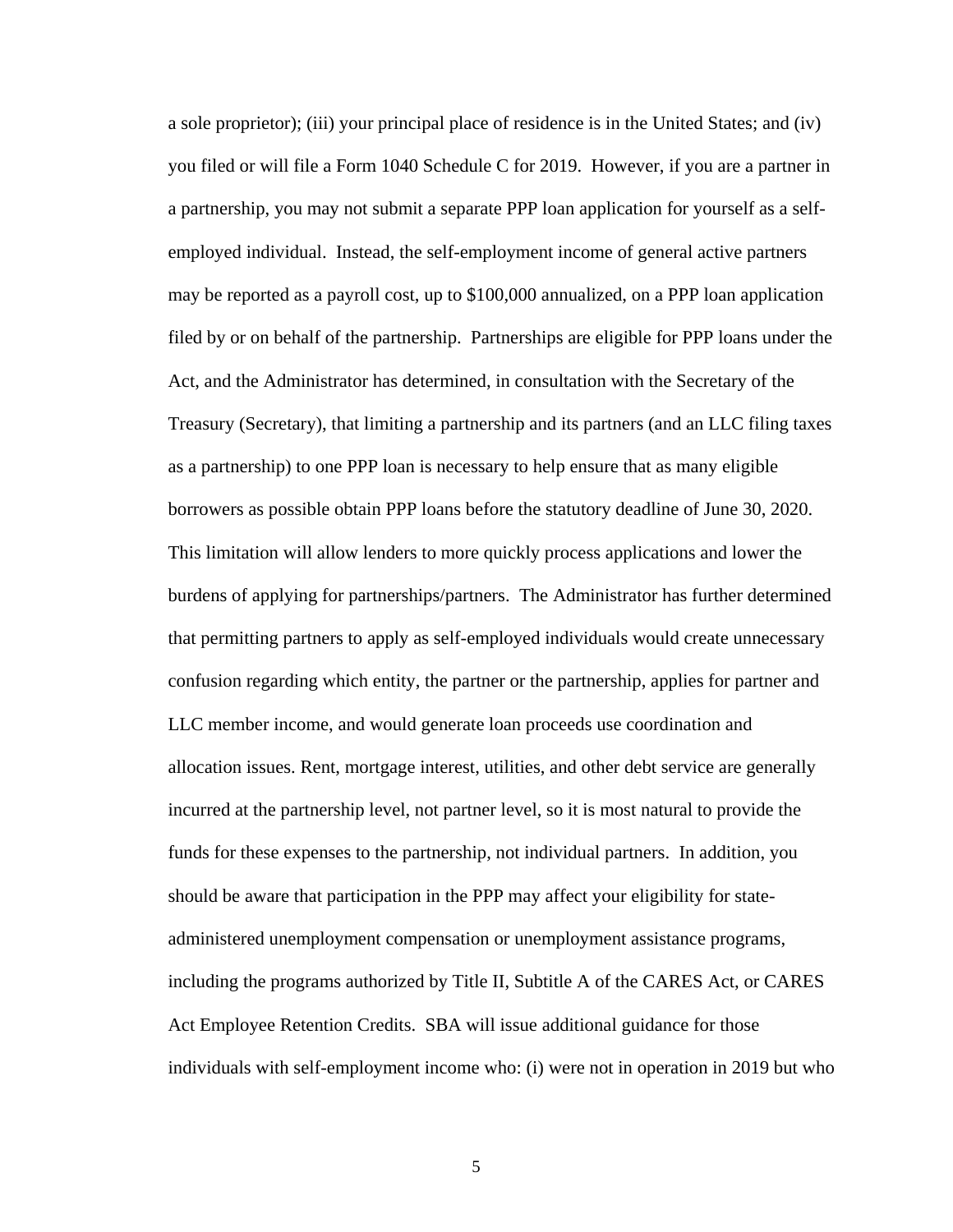were in operation on February 15, 2020, and (ii) will file a Form 1040 Schedule C for 2020.

*b. How do I calculate the maximum amount I can borrow and what documentation is required?* 

How you calculate your maximum loan amount depends upon whether or not you employ other individuals. If you have no employees, the following methodology should be used to calculate your maximum loan amount:

- i. Step 1: Find your 2019 IRS Form 1040 Schedule C line 31 net profit amount (if you have not yet filed a 2019 return, fill it out and compute the value). If this amount is over \$100,000, reduce it to \$100,000. If this amount is zero or less, you are not eligible for a PPP loan.
- ii. Step 2: Calculate the average monthly net profit amount (divide the amount from Step 1 by 12).
- iii. Step 3: Multiply the average monthly net profit amount from Step 2 by 2.5.
- iv. Step 4: Add the outstanding amount of any Economic Injury Disaster Loan (EIDL) made between January 31, 2020 and April 3, 2020 that you seek to refinance, less the amount of any advance under an EIDL COVID-19 loan (because it does not have to be repaid).

Regardless of whether you have filed a 2019 tax return with the IRS, you must provide the 2019 Form 1040 Schedule C with your PPP loan application to substantiate the applied-for PPP loan amount and a 2019 IRS Form 1099-MISC detailing nonemployee compensation received (box 7), invoice, bank statement, or book of record that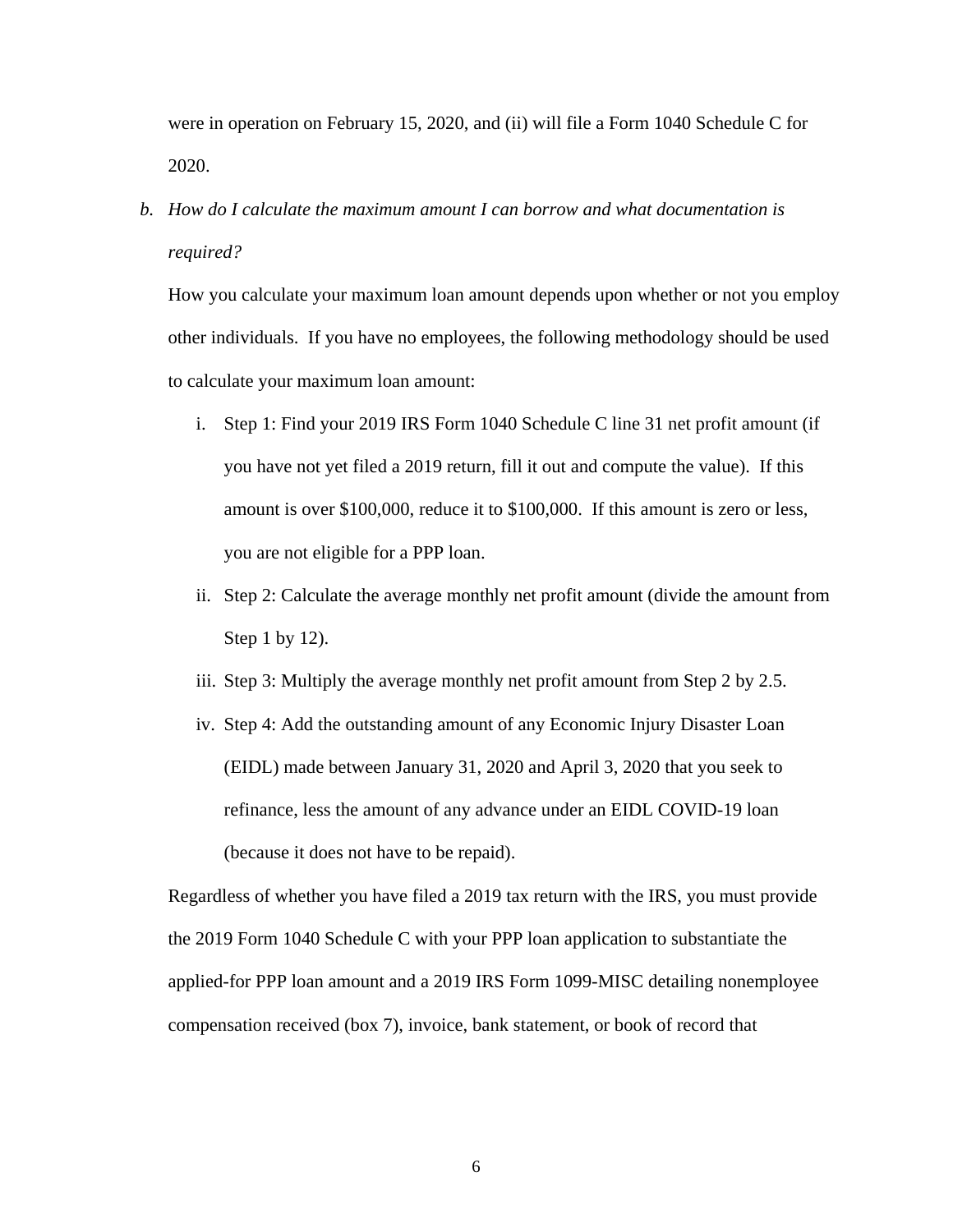establishes you are self-employed. You must provide a 2020 invoice, bank statement, or book of record to establish you were in operation on or around February 15, 2020. If you have employees, the following methodology should be used to calculate your maximum loan amount:

- i. Step 1: Compute 2019 payroll by adding the following:
	- a. Your 2019 Form 1040 Schedule C line 31 net profit amount (if you have not yet filed a 2019 return, fill it out and compute the value), up to \$100,000 annualized, if this amount is over \$100,000, reduce it to \$100,000, if this amount is less than zero, set this amount at zero;
	- b. 2019 gross wages and tips paid to your employees whose principal place of residence is in the United States computed using 2019 IRS Form 941 Taxable Medicare wages & tips (line 5c- column 1) from each quarter plus any pre-tax employee contributions for health insurance or other fringe benefits excluded from Taxable Medicare wages & tips; subtract any amounts paid to any individual employee in excess of \$100,000 annualized and any amounts paid to any employee whose principal place of residence is outside the United States; and
	- c. 2019 employer health insurance contributions (health insurance component of Form 1040 Schedule C line 14), retirement contributions (Form 1040 Schedule C line 19), and state and local taxes assessed on employee compensation (primarily under state laws commonly referred to as the State Unemployment Tax Act or SUTA from state quarterly wage reporting forms).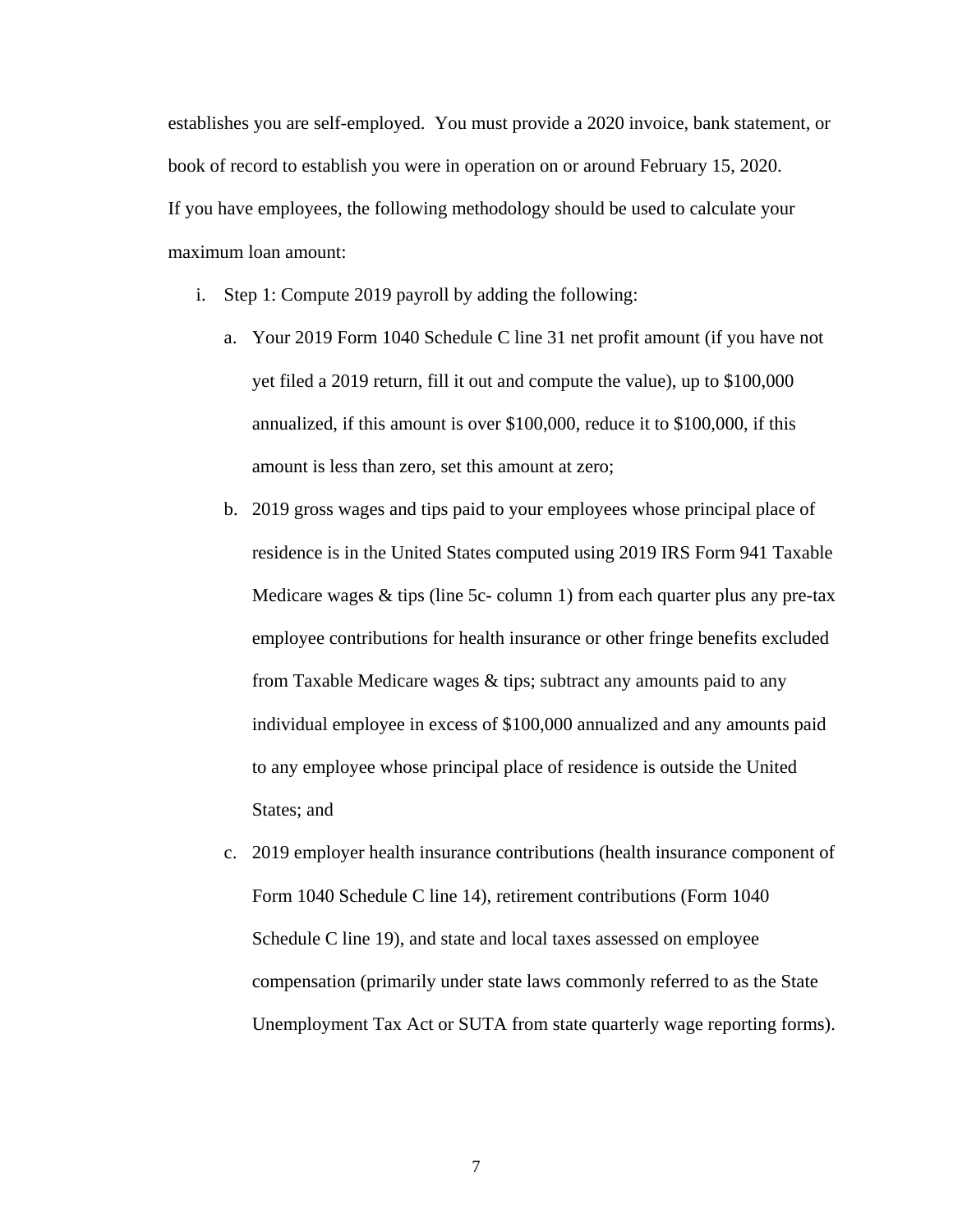- ii. Step 2: Calculate the average monthly amount (divide the amount from Step 1 by 12).
- iii. Step 3: Multiply the average monthly amount from Step 2 by 2.5.
- iv. Step 4: Add the outstanding amount of any EIDL made between January 31, 2020 and April 3, 2020 that you seek to refinance, less the amount of any advance under an EIDL COVID-19 loan (because it does not have to be repaid).

You must supply your 2019 Form 1040 Schedule C, Form 941 (or other tax forms or equivalent payroll processor records containing similar information) and state quarterly wage unemployment insurance tax reporting forms from each quarter in 2019 or equivalent payroll processor records, along with evidence of any retirement and health insurance contributions, if applicable. A payroll statement or similar documentation from the pay period that covered February 15, 2020 must be provided to establish you were in operation on February 15, 2020.

*d. How can PPP loans be used by individuals with income from self-employment who file a 2019 Form 1040, Schedule C?* 

The proceeds of a PPP loan are to be used for the following.

- i. Owner compensation replacement, calculated based on 2019 net profit as described in Paragraph 1.b. above.
- ii. Employee payroll costs (as defined in the First PPP Interim Final Rule) for employees whose principal place of residence is in the United States, if you have employees.
- iii. Mortgage interest payments (but not mortgage prepayments or principal payments) on any business mortgage obligation on real or personal property (*e.g.*,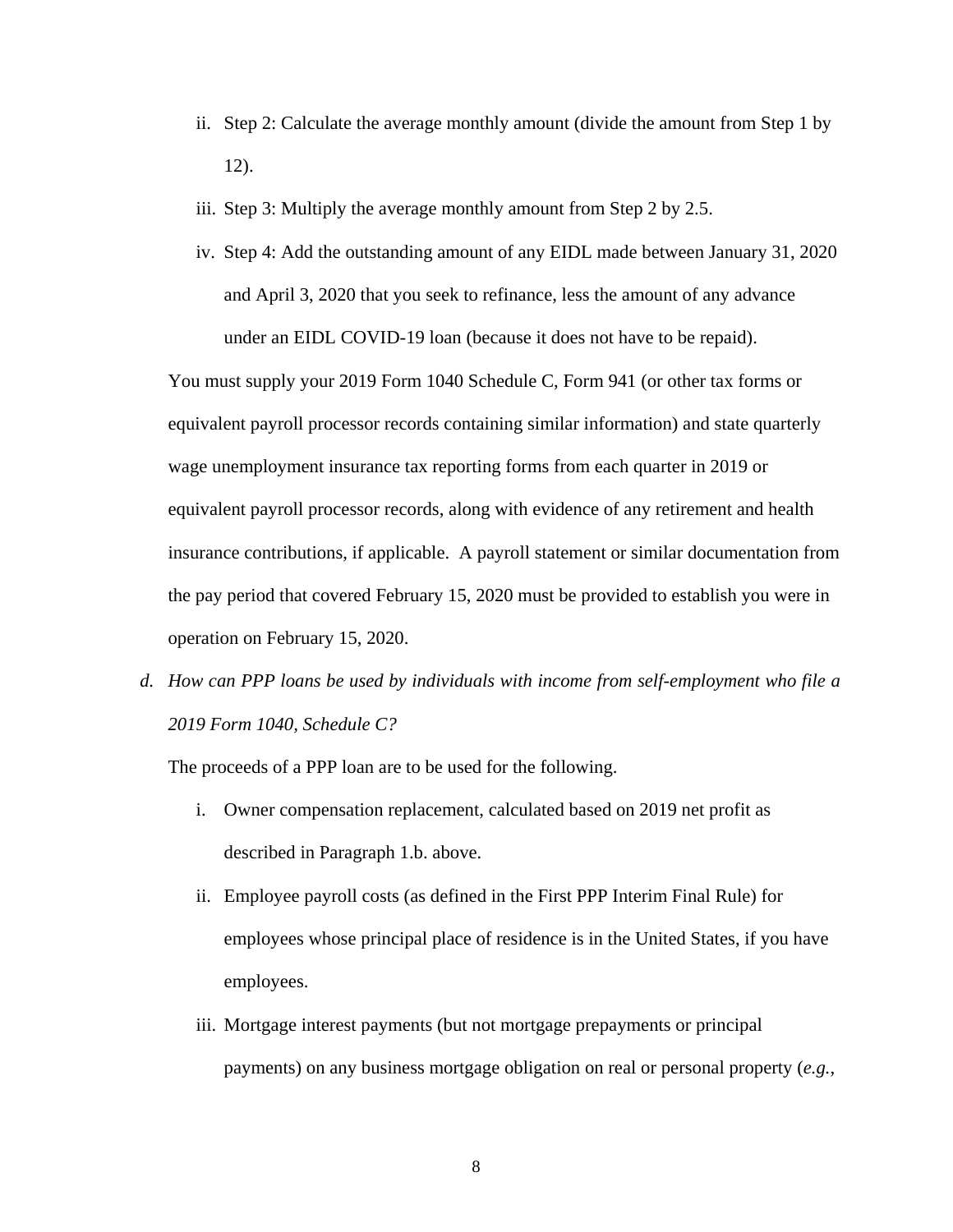the interest on your mortgage for the warehouse you purchased to store business equipment or the interest on an auto loan for a vehicle you use to perform your business), business rent payments (*e.g.*, the warehouse where you store business equipment or the vehicle you use to perform your business), and business utility payments (*e.g.*, the cost of electricity in the warehouse you rent or gas you use driving your business vehicle). You must have claimed or be entitled to claim a deduction for such expenses on your 2019 Form 1040 Schedule C for them to be a permissible use during the eight-week period following the first disbursement of the loan (the "covered period"). For example, if you did not claim or are not entitled to claim utilities expenses on your 2019 Form 1040 Schedule C, you cannot use the proceeds for utilities during the covered period.

- iv. Interest payments on any other debt obligations that were incurred before February 15, 2020 (such amounts are not eligible for PPP loan forgiveness).
- v. Refinancing an SBA EIDL loan made between January 31, 2020 and April 3, 2020 (maturity will be reset to PPP's maturity of two years). If you received an SBA EIDL loan from January 31, 2020 through April 3, 2020, you can apply for a PPP loan. If your EIDL loan was not used for payroll costs, it does not affect your eligibility for a PPP loan. If your EIDL loan was used for payroll costs, your PPP loan must be used to refinance your EIDL loan. Proceeds from any advance up to \$10,000 on the EIDL loan will be deducted from the loan forgiveness amount on the PPP loan.

The Administrator, in consultation with the Secretary, determined that it is appropriate to limit self-employed individuals' (who file a Form 1040 Schedule C) use of loan proceeds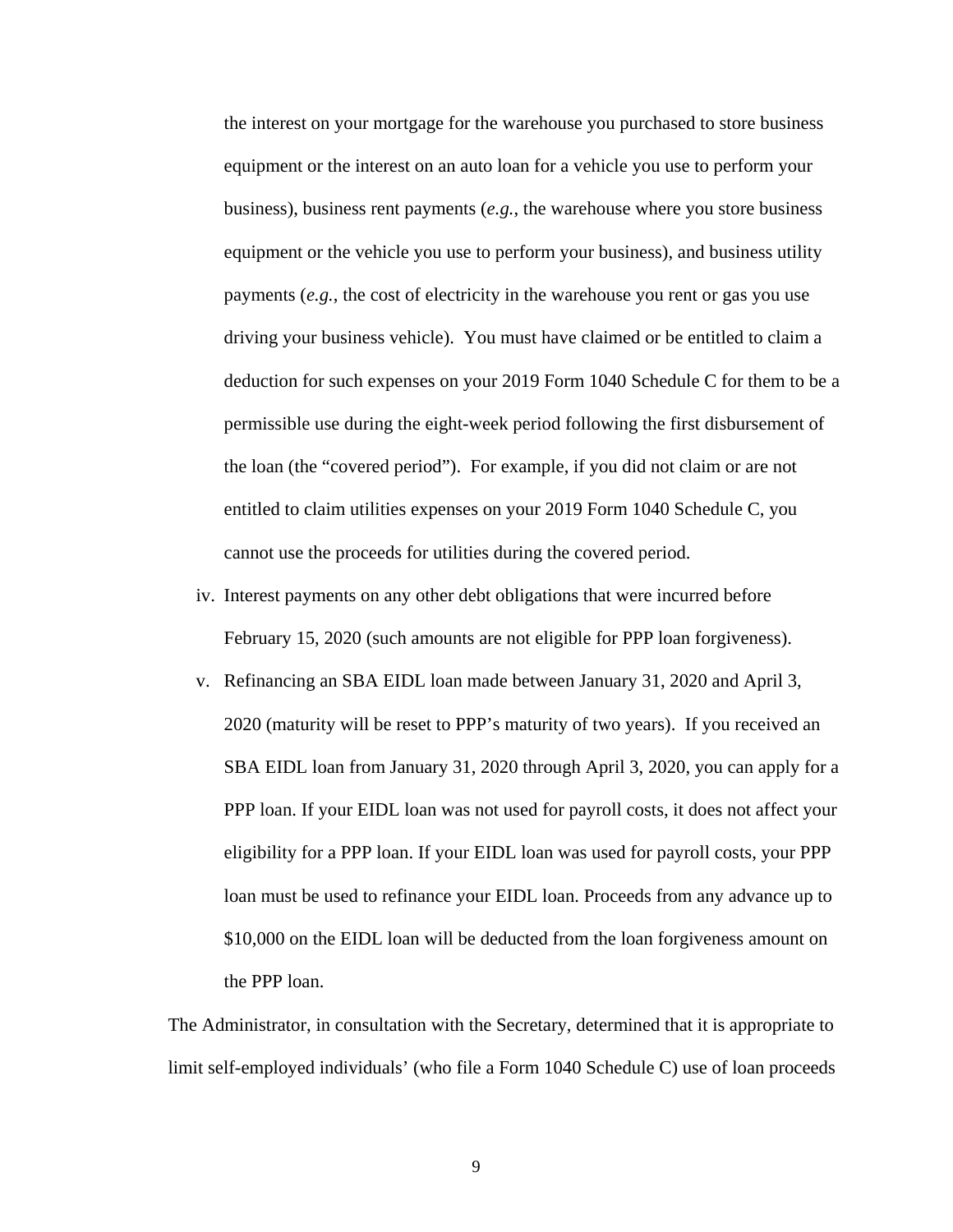to those types of allowable uses for which the borrower made expenditures in 2019. The Administrator has determined that this limitation on self-employed individuals who file a Form 1040 Schedule C is consistent with the borrower certification required by the Act; specifically, that the PPP loan is necessary "to support the ongoing operations" of the borrower. The Administrator and the Secretary thus believe that this limitation is consistent with the structure of the Act to maintain existing operations and payroll and not for business expansion. This limitation on the use of PPP loan proceeds will also help to ensure that the finite appropriations available for these loans are directed toward maintaining existing operations and payroll, as each loan that is made depletes the appropriation. Finally, although the Act makes businesses in operation on February 15, 2020 eligible for PPP loans, the Administrator, in consultation with the Secretary, has determined that self-employed individuals will need to rely on their 2019 Form 1040 Schedule C, which provides verifiable documentation on expenses between January 1, 2019 and December 31, 2019. For individuals with income from self-employment from 2019 for which they have filed or will file a 2019 Form 1040 Schedule C, expenses incurred between January 1, 2020 and February 14, 2020 may not be considered because of the lack of verifiable documentation on expenses in this period. SBA will issue additional guidance for those individuals with self-employment income who: (i) were not in operation in 2019 but who were in operation on February 15, 2020, and (ii) will file a Form 1040 Schedule C for 2020.

*e. Are there any other restrictions on how I can use PPP loan proceeds?* 

Yes. At least 75 percent of the PPP loan proceeds shall be used for payroll costs. For purposes of determining the percentage of use of proceeds for payroll costs (but not for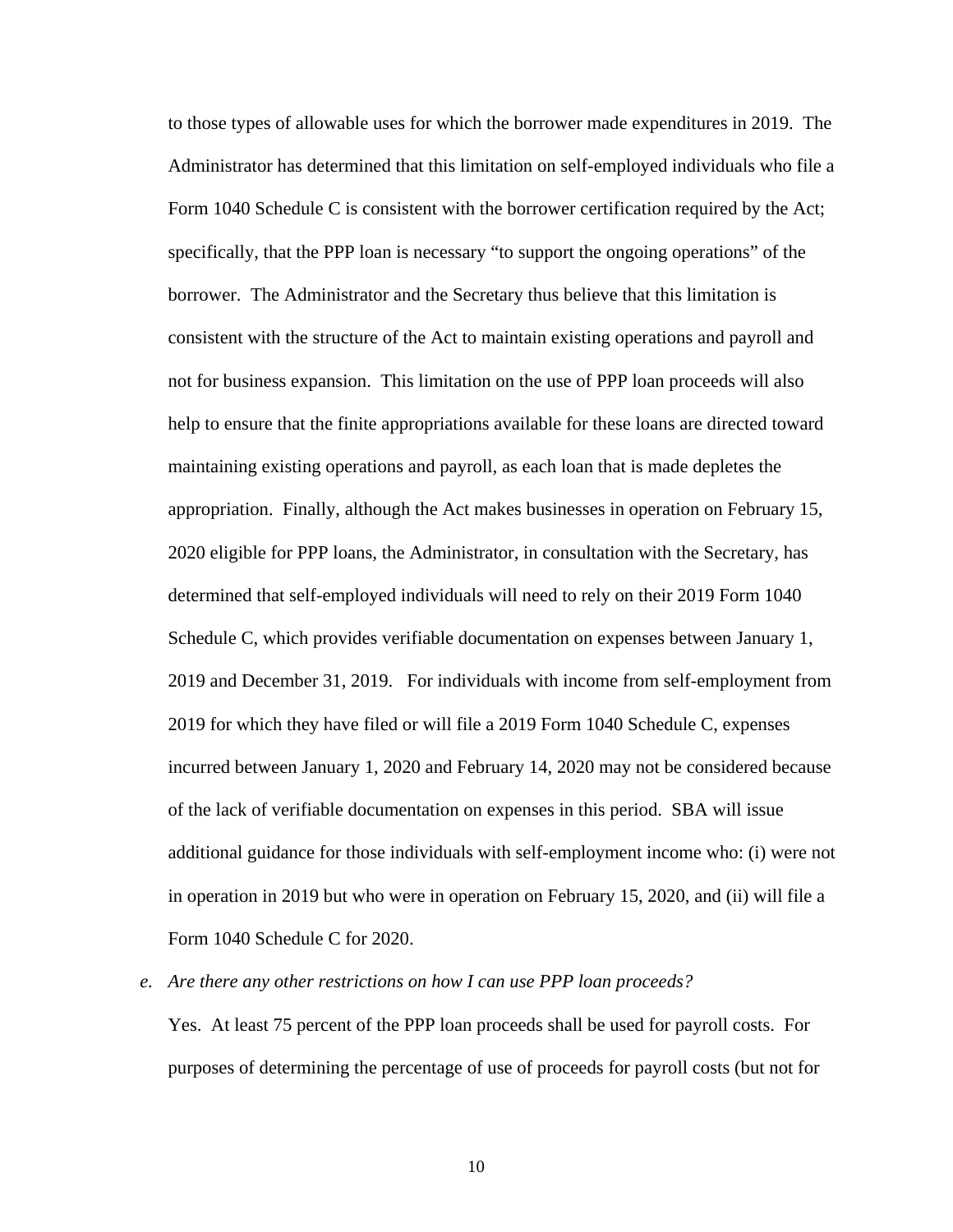forgiveness purposes), the amount of any refinanced EIDL will be included. The rationale for this 75 percent floor is contained in the First PPP Interim Final Rule.

## *f. What amounts shall be eligible for forgiveness?*

The amount of loan forgiveness can be up to the full principal amount of the loan plus accrued interest. The actual amount of loan forgiveness will depend, in part, on the total amount spent over the covered period on:

- i. payroll costs including salary, wages, and tips, up to \$100,000 of annualized pay per employee (for eight weeks, a maximum of \$15,385 per individual), as well as covered benefits for employees (but not owners), including health care expenses, retirement contributions, and state taxes imposed on employee payroll paid by the employer (such as unemployment insurance premiums);
- ii. owner compensation replacement, calculated based on 2019 net profit as described in Paragraph 1.b. above, with forgiveness of such amounts limited to eight weeks' worth (8/52) of 2019 net profit, but excluding any qualified sick leave equivalent amount for which a credit is claimed under section 7002 of the Families First Coronavirus Response Act (FFCRA) (Public Law 116-127) or qualified family leave equivalent amount for which a credit is claimed under section 7004 of FFCRA;
- iii. payments of interest on mortgage obligations on real or personal property incurred before February 15, 2020, to the extent they are deductible on Form 1040 Schedule C (business mortgage payments);
- iv. rent payments on lease agreements in force before February 15, 2020, to the extent they are deductible on Form 1040 Schedule C (business rent payments); and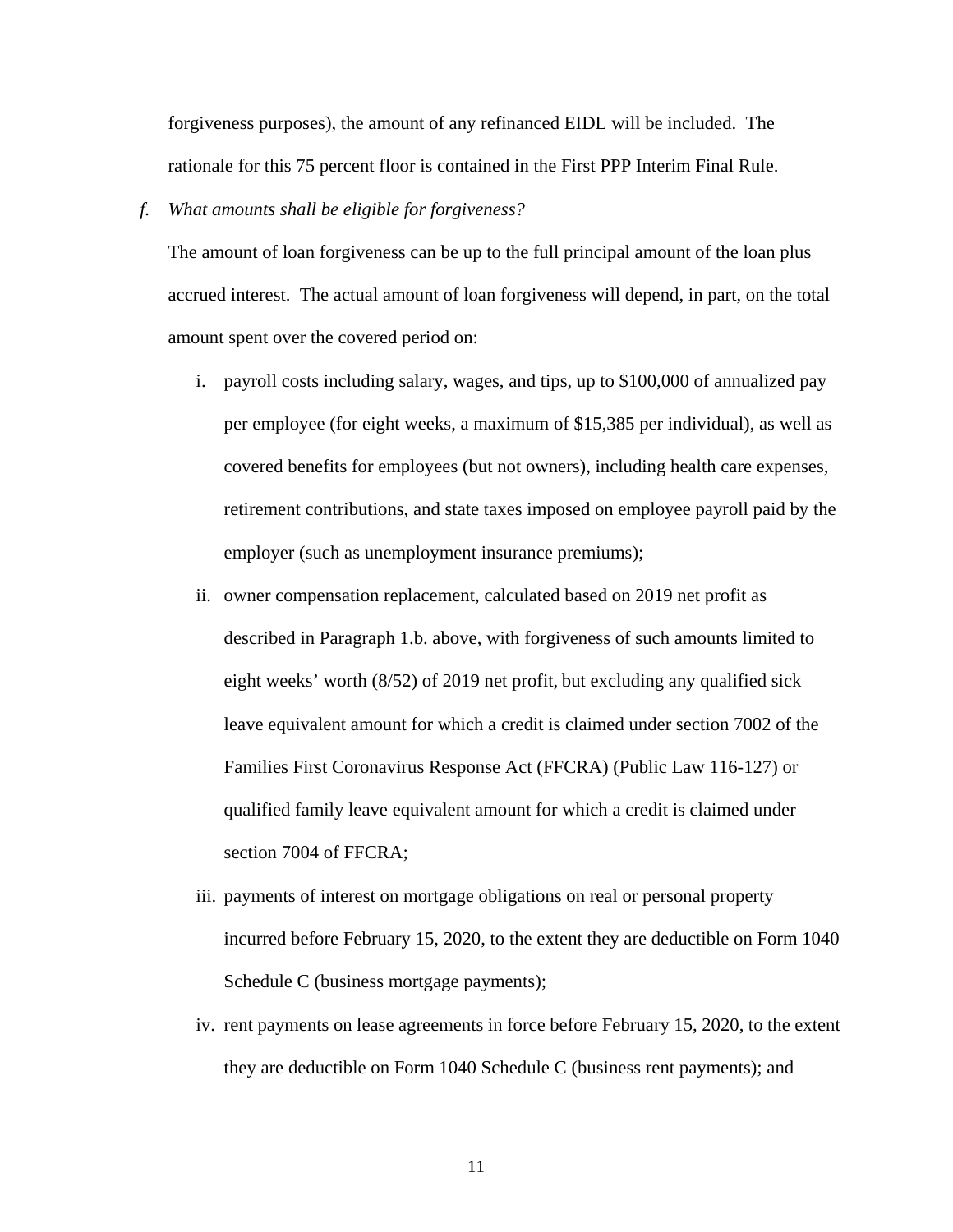v. utility payments under service agreements dated before February 15, 2020 to the extent they are deductible on Form 1040 Schedule C (business utility payments).

The Administrator, in consultation with the Secretary, has determined that it is appropriate to limit the forgiveness of owner compensation replacement for individuals with self-employment income who file a Schedule C to eight weeks' worth (8/52) of 2019 net profit. This is most consistent with the structure of the Act and its overarching focus on keeping workers paid, and will prevent windfalls that Congress did not intend.

Congress determined that the maximum loan amount is based on 2.5 months of the borrower's payroll during the one-year period preceding the loan. Congress also determined that the maximum amount of loan forgiveness is based on the borrower's eligible payments—*i.e.*, the sum of payroll costs and certain overhead expenses over the eight-week period following the date of loan disbursement. For individuals with self-employment income who file a Schedule C, the Administrator, in consultation with the Secretary, has determined that it is appropriate to limit loan forgiveness to a proportionate eight-week share of 2019 net profit, as reflected in the individual's 2019 Form 1040 Schedule C. This is because many self-employed individuals have few of the overhead expenses that qualify for forgiveness under the Act. For example, many such individuals operate out of either their homes, vehicles, or sheds and thus do not incur qualifying mortgage interest, rent, or utility payments. As a result, most of their receipts will constitute net income. Allowing such a selfemployed individual to treat the full amount of a PPP loan as net income would result in a windfall. The entire amount of the PPP loan (a maximum of 2.5 times monthly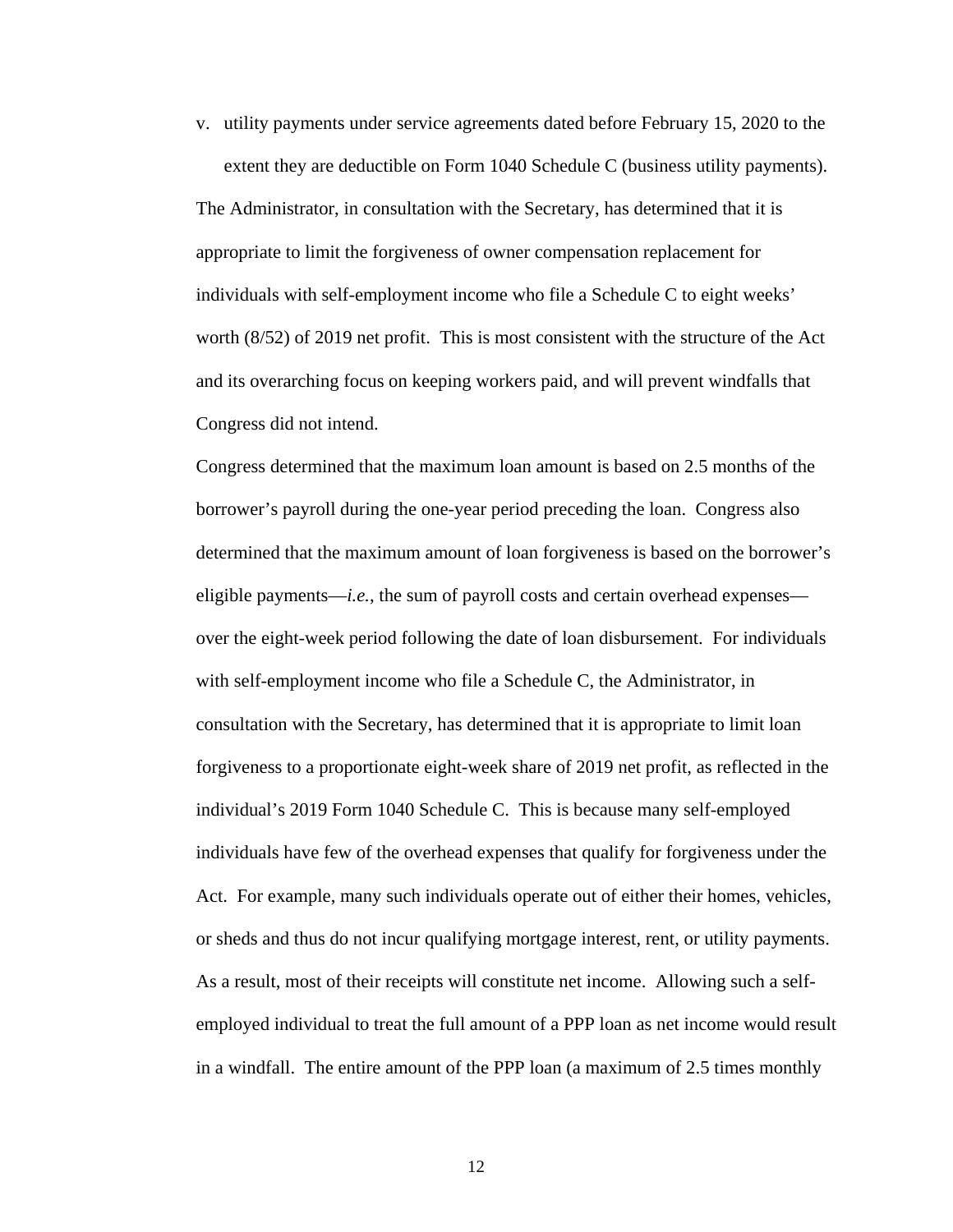payroll costs) would be forgiven even though Congress designed this program to limit forgiveness to certain eligible expenses incurred in an eight-week covered period. Limiting forgiveness to eight weeks of net profit from the owner's 2019 Form 1040 Schedule C is consistent with the structure of the Act, which provides for loan forgiveness based on eight weeks of expenditures. This limitation will also help to ensure that the finite appropriations are directed toward payroll protection, consistent with the Act's central objective. Finally, 75 percent of the amount forgiven must be attributable to payroll costs for the reasons specified in the First PPP Interim Final Rule.

*g. What documentation will I be required to submit to my lender with my request for loan forgiveness?* 

In addition to the borrower certification required by Section  $1106(e)(3)$  of the Act, to substantiate your request for loan forgiveness, if you have employees, you should submit Form 941 and state quarterly wage unemployment insurance tax reporting forms or equivalent payroll processor records that best correspond to the covered period (with evidence of any retirement and health insurance contributions). Whether or not you have employees, you must submit evidence of business rent, business mortgage interest payments on real or personal property, or business utility payments during the covered period if you used loan proceeds for those purposes.

The 2019 Form 1040 Schedule C that was provided at the time of the PPP loan application must be used to determine the amount of net profit allocated to the owner for the eight-week covered period. The Administrator, in consultation with the Secretary, determined that for purposes of loan forgiveness it is appropriate to require self-employed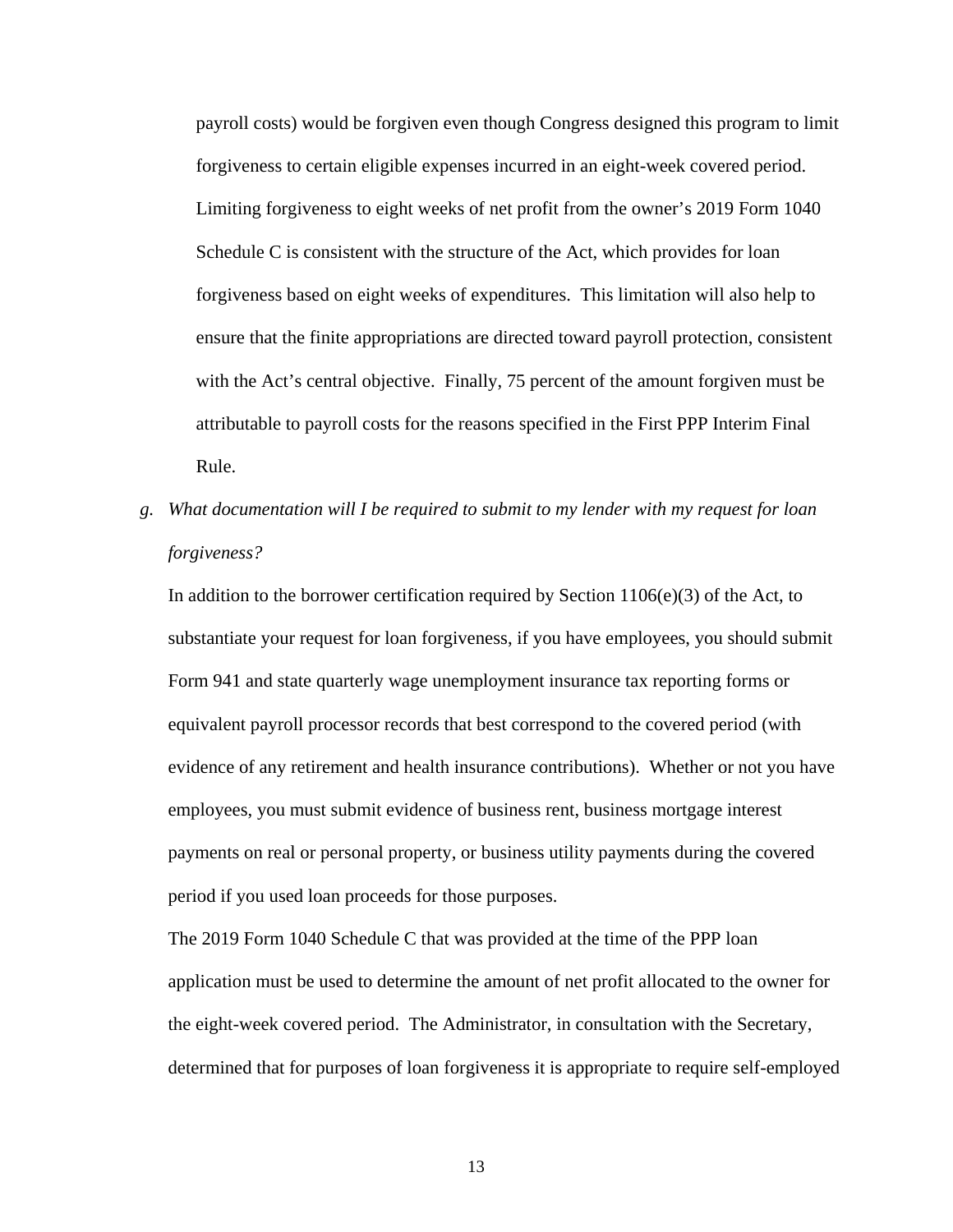individuals to rely on the 2019 Form 1040 Schedule C to determine the amount of net profit allocated to the owner during the covered period for the reasons described in Paragraph 1.d. above.

## *2. Clarification regarding Eligible Businesses*

*a. Are eligible businesses owned by directors or shareholders of a PPP Lender permitted to apply for a PPP Loan through the Lender with which they are associated?* 

The Administrator recognizes that, unlike other SBA loan programs, the financial terms for PPP Loans are uniform for all borrowers, and the standard underwriting process does not apply because no creditworthiness assessment is required for PPP Loans. Consequently, there is no meaningful risk of underwriting bias or below-market rates and terms. The Administrator also recognizes that many directors and equity holders of PPP Lenders are owners of unrelated businesses. For those reasons, the Administrator, in consultation with the Secretary, has determined that SBA regulations (including 13 CFR 120.110 and 120.140) shall not apply to prohibit an otherwise eligible business owned (in whole or part) by an outside director or holder of a less than 30 percent equity interest in a PPP Lender from obtaining a PPP loan from the PPP Lender on whose board the director serves or in which the equity owner holds an interest, provided that the eligible business owned by the director or equity holder follows the same process as any similarly situated customer or account holder of the Lender. Favoritism by the Lender in processing time or prioritization of the director's or equity holder's PPP application is prohibited. The Administrator cautions, however, that Lenders should comply with all other applicable state and federal regulations concerning loans to associates of the Lender. Lenders should also consult their own internal policies concerning lending to individuals or entities associated with the Lender.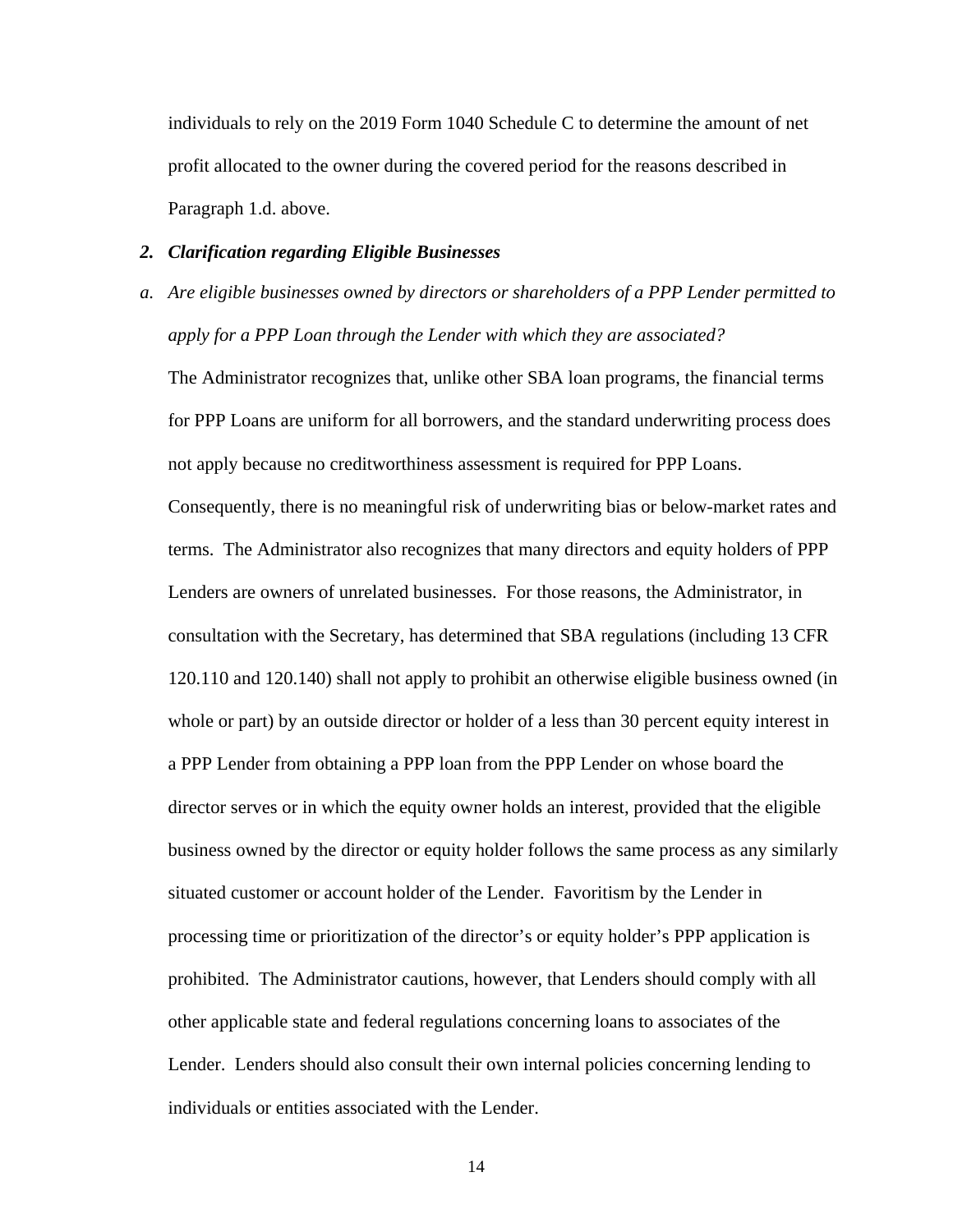The foregoing paragraph does not apply to a director or owner who is also an officer or key employee of the PPP Lender. Officers and key employees of a PPP Lender may obtain a PPP Loan from a different lender, but not from the PPP Lender with which they are associated. SBA also reminds Lenders that the "Authorized Lender Official" for each PPP Loan is subject to the limitations described in the Lender Application Form, which states in relevant part: "Neither the undersigned Authorized Lender Official, nor such individual's spouse or children, has a financial interest in the Applicant [Borrower]."

#### *b. Are businesses that receive revenue from legal gaming eligible for a PPP Loan?*

A business that is otherwise eligible for a PPP Loan is not rendered ineligible due to its receipt of legal gaming revenues if the existing standard in 13 CFR  $120.110(g)$  is met or the following two conditions are satisfied: (a) the business's legal gaming revenue (net of payouts but not other expenses) did not exceed \$1 million in 2019; and (b) legal gaming revenue (net of payouts but not other expenses) comprised less than 50 percent of the business's total revenue in 2019. Businesses that received illegal gaming revenue are categorically ineligible. The Administrator, in consultation with the Secretary, believes this test appropriately balances the longstanding policy reasons for limiting lending to businesses primarily and substantially engaged in gaming activity with the policy aim of making the PPP Loan available to a broad segment of U.S. businesses and their employees.

#### *3. Requirements for Certain Pledges of PPP Loans*

*Do the requirements for loan pledges under 13 CFR 120.434 apply to PPP loans pledged for borrowings from a Federal Reserve Bank (FRB) or advances by a Federal Home Loan Bank (FHLB)?*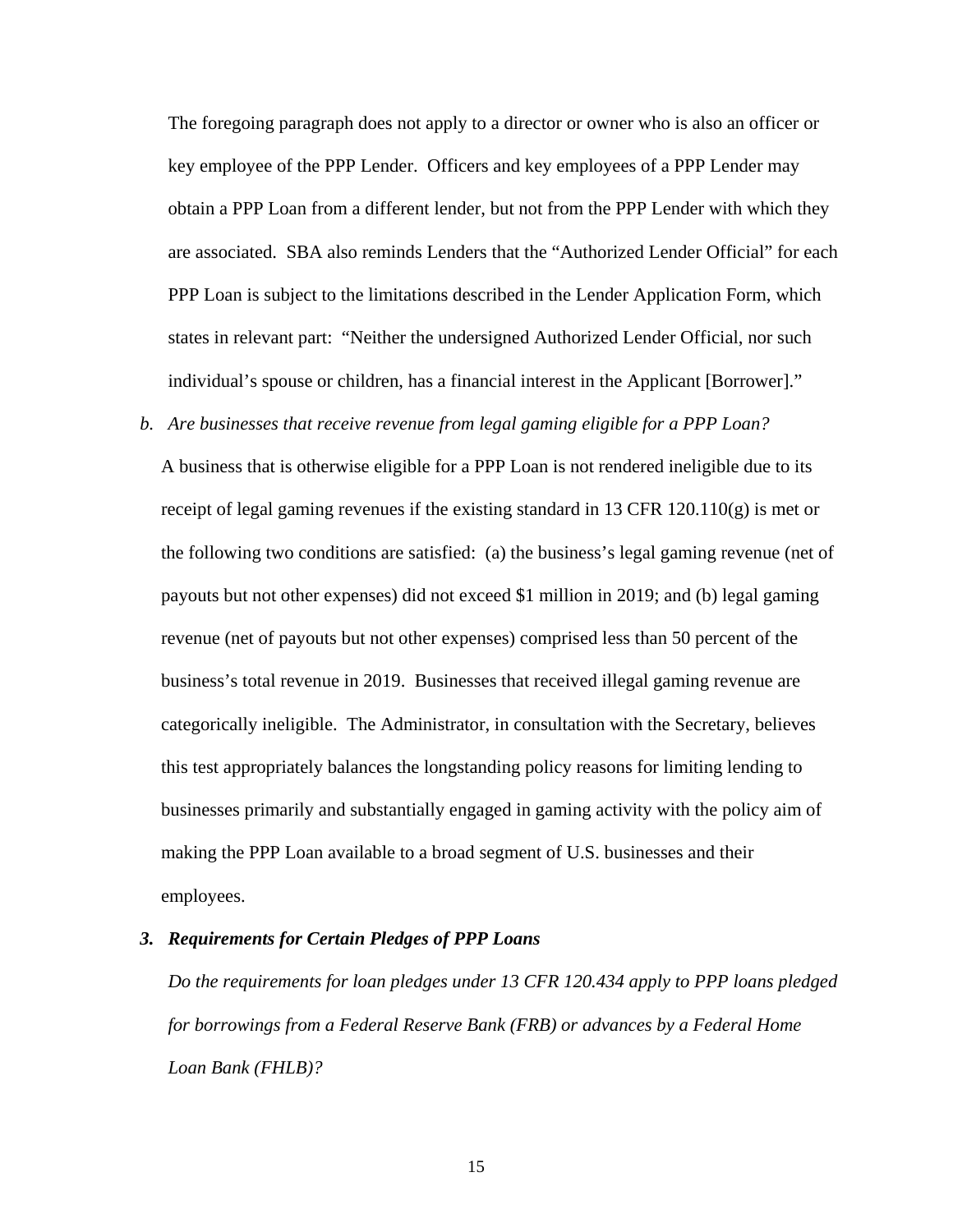No. Pursuant to SBA regulations at 13 CFR 120.435(d) and (e), a pledge of 7(a) loans to a FRB or FHLB does not require SBA's prior written consent or notice to SBA. SBA, in consultation with Treasury, has determined that for purposes of loans made under the PPP, the additional requirements set forth in 120.434 shall also not apply. This would mean, for example, that SBA would not have to approve loan documents or require a multi-party agreement among SBA, the lender, and others.

# *4. Additional Information*

SBA may provide further guidance, if needed, through SBA notices that will be posted on SBA's website at www.sba.gov. Questions on the Paycheck Protection Program may be directed to the Lender Relations Specialist in the local SBA Field Office. The local SBA Field Office may be found at https://www.sba.gov/tools/local-assistance/districtoffices.

# **Compliance with Executive Orders 12866, 12988, 13132, and 13771, the Paperwork Reduction Act (44 U.S.C. Ch. 35), and the Regulatory Flexibility Act (5 U.S.C. 601-612).** Executive Orders 12866, 13563, and 13771

This interim final rule is economically significant for the purposes of Executive Orders 12866 and 13563, and is considered a major rule under the Congressional Review Act. SBA, however, is proceeding under the emergency provision at Executive Order 12866 Section  $6(a)(3)(D)$  based on the need to move expeditiously to mitigate the current economic conditions arising from the COVID-19 emergency. This rule's designation under Executive Order 13771 will be informed by public comment.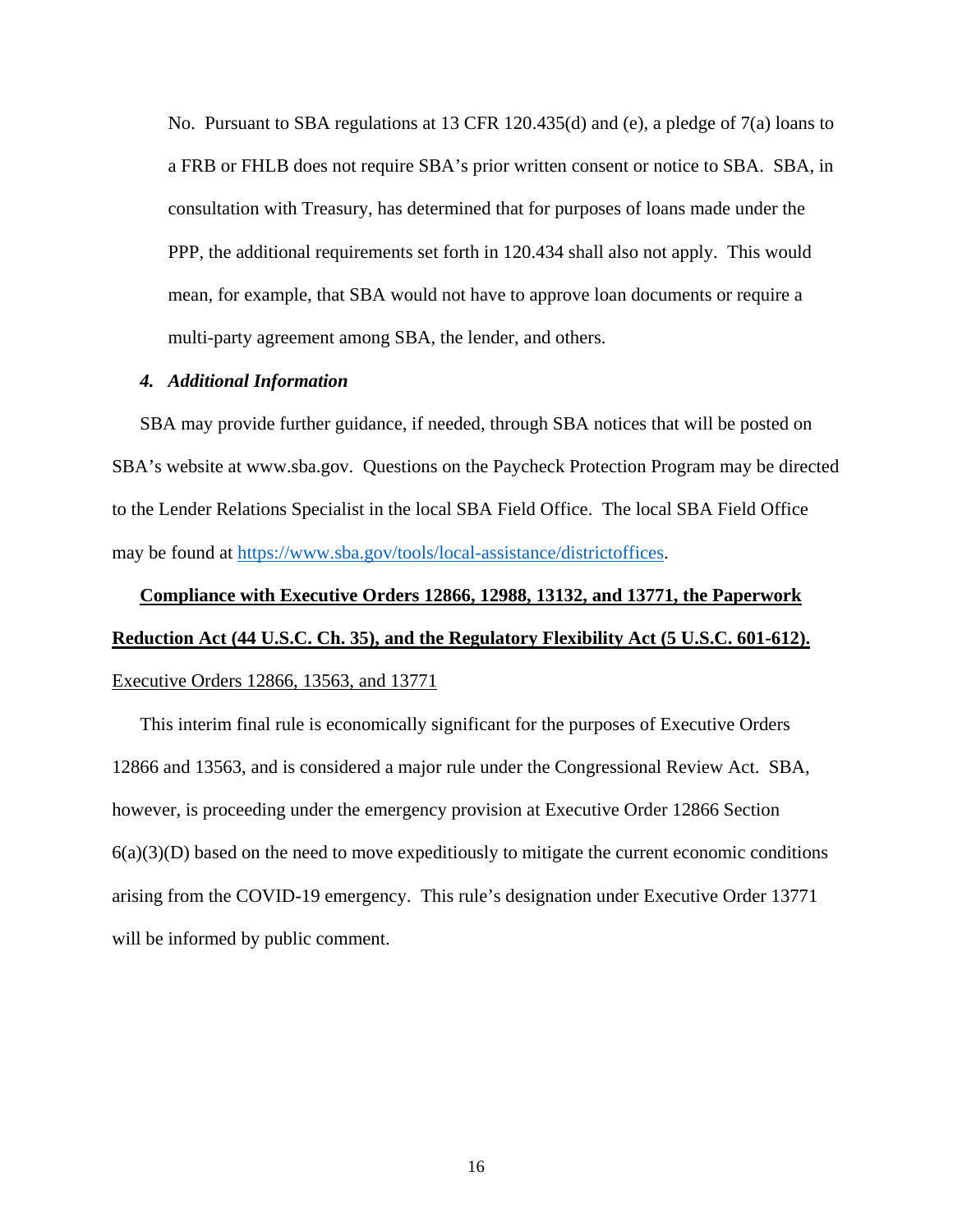#### Executive Order 12988

SBA has drafted this rule, to the extent practicable, in accordance with the standards set forth in section 3(a) and 3(b)(2) of Executive Order 12988, to minimize litigation, eliminate ambiguity, and reduce burden. The rule has no preemptive or retroactive effect.

#### Executive Order 13132

SBA has determined that this rule will not have substantial direct effects on the States, on the relationship between the national government and the States, or on the distribution of power and responsibilities among the various layers of government. Therefore, SBA has determined that this rule has no federalism implications warranting preparation of a federalism assessment.

## Paperwork Reduction Act, 44 U.S.C. Chapter 35

SBA has determined that this rule will not impose new or modify existing recordkeeping or reporting requirements under the Paperwork Reduction Act.

# Regulatory Flexibility Act (RFA)

The Regulatory Flexibility Act (RFA) generally requires that when an agency issues a proposed rule, or a final rule pursuant to section 553(b) of the APA or another law, the agency must prepare a regulatory flexibility analysis that meets the requirements of the RFA and publish such analysis in the Federal Register. 5 U.S.C. 603, 604. Specifically, the RFA normally requires agencies to describe the impact of a rulemaking on small entities by providing a regulatory impact analysis. Such analysis must address the consideration of regulatory options that would lessen the economic effect of the rule on small entities. The RFA defines a "small entity" as (1) a proprietary firm meeting the size standards of the Small Business Administration (SBA); (2) a nonprofit organization that is not dominant in its field; or (3) a small government jurisdiction with a population of less than  $50,000$ .  $5 \text{ U.S.C. } 601(3)$ –(6). Except for such small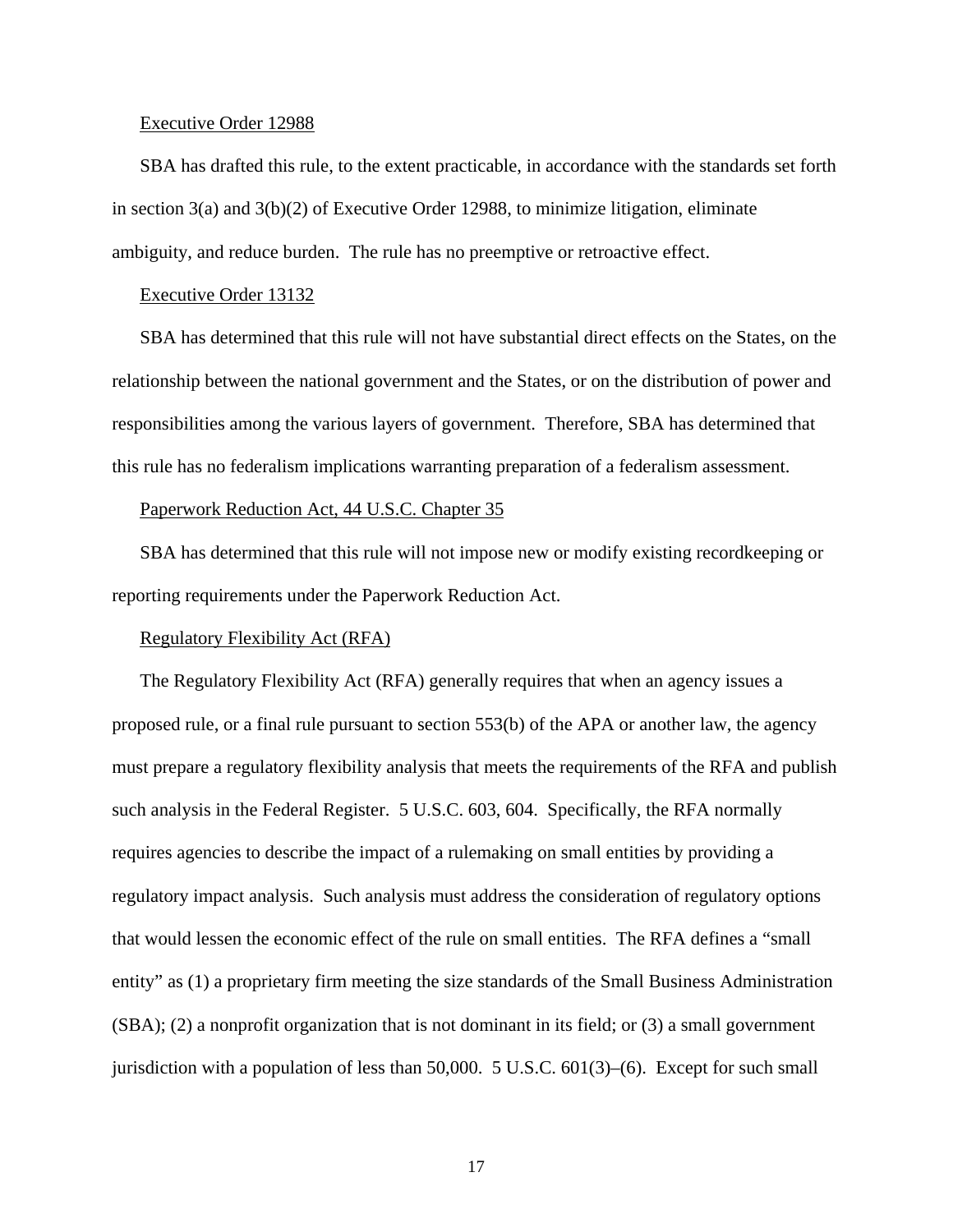government jurisdictions, neither State nor local governments are "small entities." Similarly, for purposes of the RFA, individual persons are not small entities. The requirement to conduct a regulatory impact analysis does not apply if the head of the agency "certifies that the rule will not, if promulgated, have a significant economic impact on a substantial number of small entities." 5 U.S.C. 605(b). The agency must, however, publish the certification in the Federal Register at the time of publication of the rule, "along with a statement providing the factual basis for such certification." If the agency head has not waived the requirements for a regulatory flexibility analysis in accordance with the RFA's waiver provision, and no other RFA exception applies, the agency must prepare the regulatory flexibility analysis and publish it in the Federal Register at the time of promulgation or, if the rule is promulgated in response to an emergency that makes timely compliance impracticable, within 180 days of publication of the final rule. 5 U.S.C. 604(a), 608(b). Rules that are exempt from notice and comment are also exempt from the RFA requirements, including conducting a regulatory flexibility analysis, when among other things the agency for good cause finds that notice and public procedure are impracticable, unnecessary, or contrary to the public interest. SBA Office of Advocacy guide: How to Comply with the Regulatory Flexibility Act. Ch.1. p.9. Accordingly, SBA is not required to conduct a regulatory flexibility analysis.

# **List of subjects in 13 CFR part 120**

Community development, Environmental protection, Equal employment opportunity, Exports, Loan programs-business, Reporting and recordkeeping requirements, Small businesses. For the reasons stated above, the Small Business Administration revises 13 CFR Part 120 as set forth below.

1. The authority citation for part 120 is revised to read as follows: